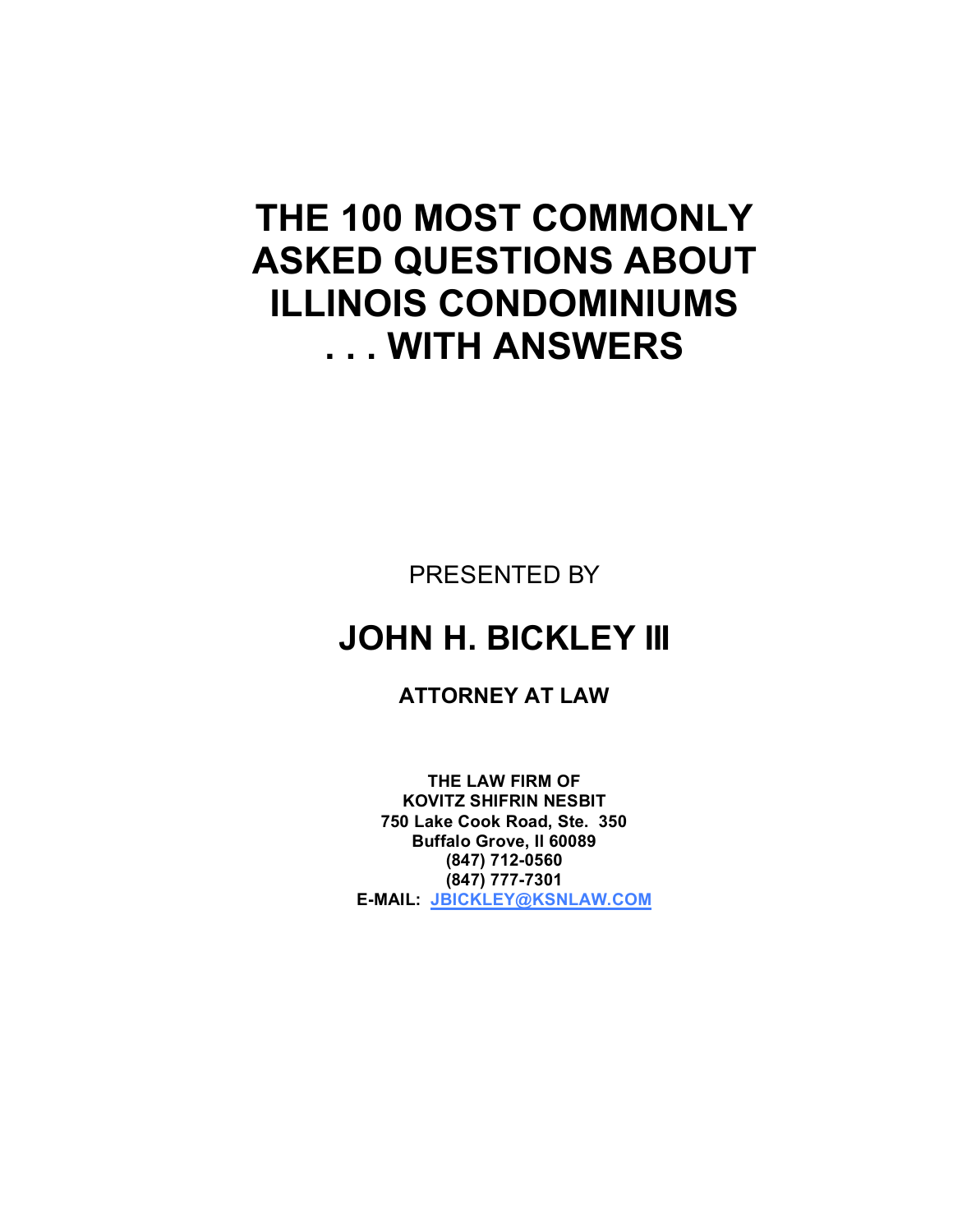#### **JOHN H. BICKLEY III ATTORNEY AT LAW BIOGRAPHICAL INFORMATION**

**John H. Bickley, III, (Member) born Evanston, Illinois, November 7, 1952; admitted to** Illinois Bar, 1978; Admitted to U.S. District Court, Northern District of Illinois including Trial Bar; Education: Colorado State University (B.A., 1975); Chicago-Kent College of Law, Illinois Institute of Technology (Doctor of Jurisprudence, with Honors, 1978).

**Rated** "AV" By Martindale-Hubble, (National Attorney Rating Organization): Very High to Preeminent Legal Ability and Ethical Standards.

**Author/Co-author**: "The Board Members Guide to Illinois Association Law", "A Board Members Guide to Rules and Regulations" "The 100 Most Commonly Asked Questions About Illinois Condominiums…With Answers" "A Board Members Guide To Insurance" "A Board Members Guide to Establishing Proper Capital Reserve Accounts" "Evictions Procedures In Illinois" "A Board Members Guide to Collection Of Assessments".

**Lecturer/Instructor**, Condominium and Association Law-Harper College, 1992-present; Joliet Junior College 2004 to present;

**Elected/Appointed Position**s: Trustee, Village of Hawthorn Woods, 1998. Chairman, Village of Hawthorn Woods Environmental Committee, 1994-present. Assistant Attorney General, State of Illinois, 1978-1979. Hearing Officer, Illinois State Board Of Elections 1985-1990; Chief Defense Counsel, United States Marine Corps, 3rd Marine Division, Okinawa, Japan, 1980-1981. Chief Trial Counsel, United States Marine Corps, 1st Force Service Support Group, 1982-1983. Promoted to rank of MAJOR United States Marine Corps.

**Member:** DuPage County (Sub-Committee on Real Estate Law), Lake County Bar Association (Committee on Real Estate Law), Illinois State and Federal Bar Associations; Illinois Trial Lawyers Association; The Association of Trial Lawyers of America. Phi Alpha Delta.

**Practice Areas:** Condominium Law; Condominium Development; Civil/Commercial Litigation; Insurance Litigation; Personal Injury.

i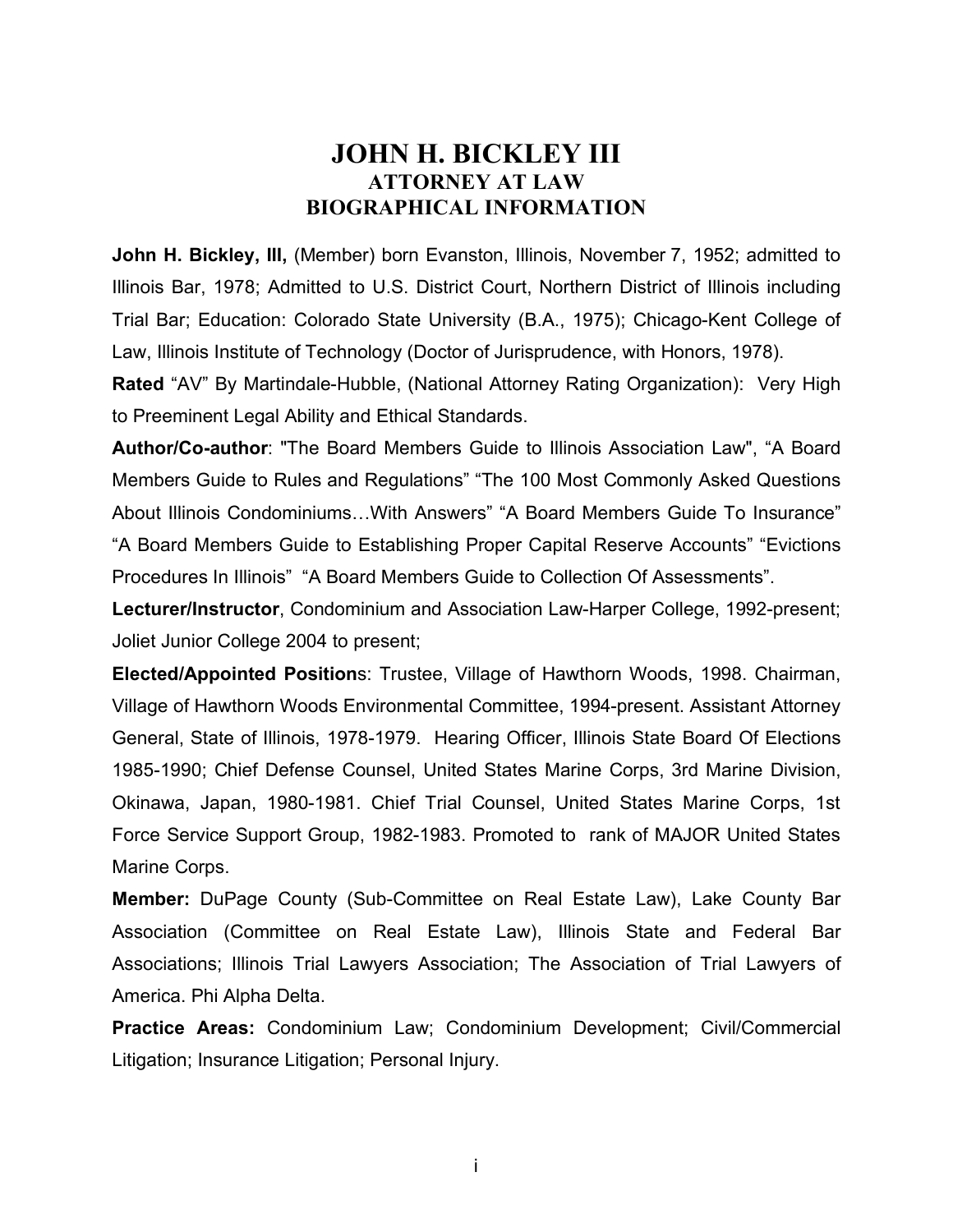### **AUTHOR**

**JOHN H. BICKLEY, III** is a partner with the law firm of KOVITZ SHIFRIN NESBIT, Mr. Bickley, based in the law firm's Buffalo Grove office, has extensive condominium, townhouse and homeowner litigation experience.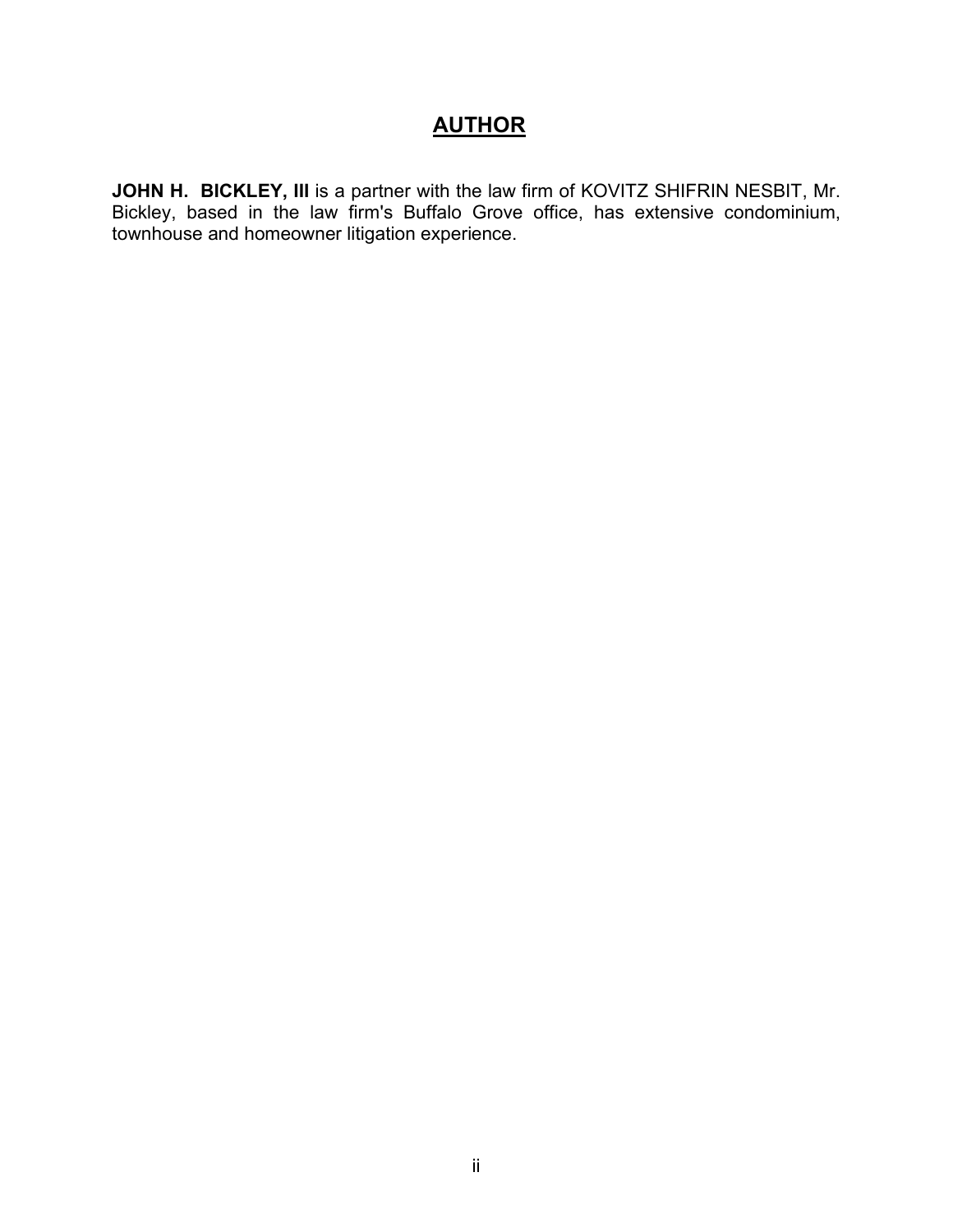#### **FOREWORD**

On a daily basis, the members of KOVITZ SHIFRIN NESBIT are constantly asked general questions regarding association law. Many of these questions are frequently repeated. As a result, the firm has collected one hundred questions and answered them for you. It is hoped that this will be helpful to your association and perhaps keep attorneys' fees down. Obviously, certain association documents may change some answers and you should consult an attorney when a legal question arises.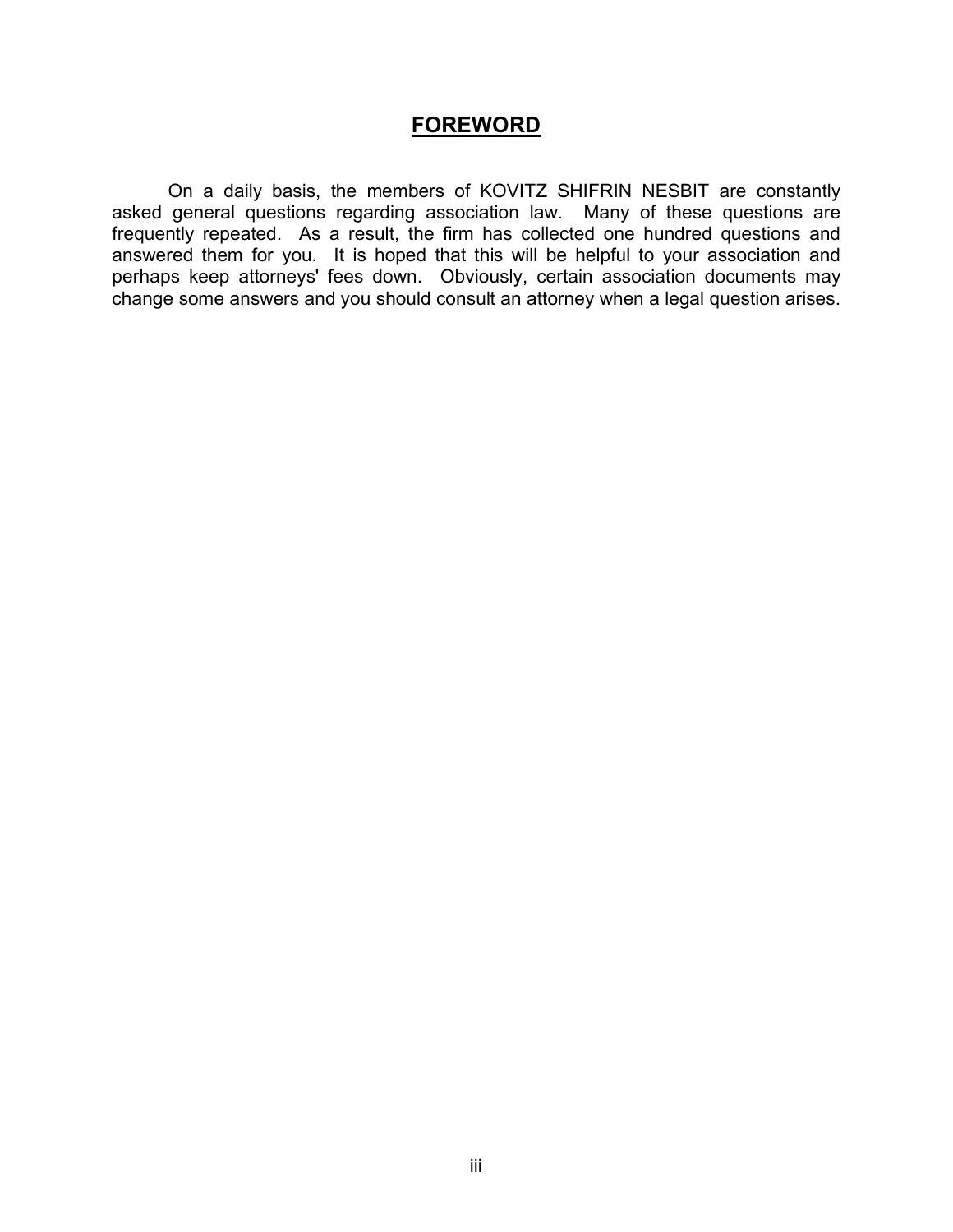- Q-1. Our condominium association is experiencing problems with renters. Can we prohibit people from renting units in our association?
- A-1. A Declaration Amendment which is properly adopted can restrict renters within an association. The Board may also restrict renters by the passage of a rule but such a rule is more susceptible to being overturned by the courts.
- Q-2. How much insurance should our condominium carry?
- A-2. The association should have insurance to protect the property against loss or damage by fire and other hazards. The amount required under statutory law is the full insurable replacement cost of the Common Elements and units. In addition, the association should have enough liability insurance to reasonably keep it from sustaining a loss. Directors' and Officers' Liability insurance coverage should also be obtained, but a fidelity bond is required for condominiums with over 30 units. Other types of insurance are optional, such as workman's compensation, boiler, automobile insurance, etc.
- Q-3. Can the association prohibit people from having dogs and cats in the association?
- A-3. Yes. However, in order to prohibit dogs and cats, it may be accomplished through an amendment to the association's Declaration, or by the passage of a rule. However, a rule is more susceptible to being overturned by the courts. You may want to consider a "grandfather clause" in order to save the association problems in the initial stages of enforcement of the provision and to limit liability.
- Q-4. Unfortunately, our budget for this year turned out to be inadequate. Our condominium association needs to pass a special assessment in order to have enough money to operate. How much of a special assessment can the Board pass without unit owner approval?
- A-4. If the repair is required because it is mandated by law or it is an emergency situation, then the association does not need any unit owner approval. Emergency is defined as an immediate danger to the structural integrity of the Common Elements or to the life, health, safety or property of the unit owners. A special assessment for additions or alterations to be the common elements or association owned property, requires the approval of two-thirds of the total votes of all unit owners.
- Q-5. We are having problems collecting assessments in our association. How should we go about assessment collection?
- A-5. The Board must be aggressive in the collection of assessments in order to protect the financial integrity of the association. After a delinquency of sixty days past due, the delinquent account should immediately be turned over to the association's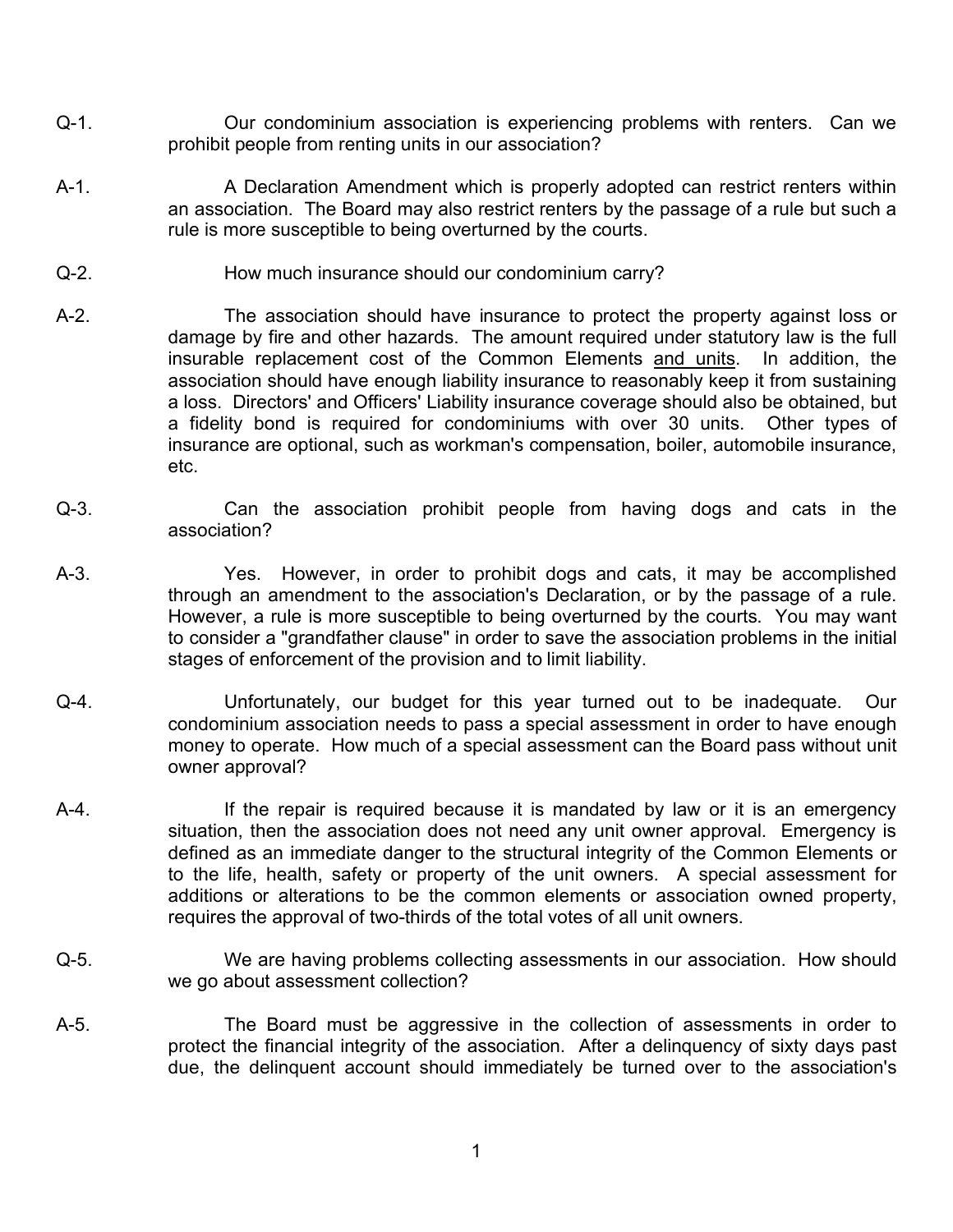attorney. There are various means for collecting assessments, including evicting the unit owner, which are relatively swift and inexpensive for the association.

- Q-6. Can we publish a list of those units owners who are delinquent in paying assessments?
- A-6. Probably, however, it is not recommended. The publication of a delinquency list is highly risky from a legal standpoint and usually is not effective. It is better for the association to turn the delinquencies over to the association's attorney and let him/her collect the assessments for you.
- Q-7. Our Village just informed us that it is considering allowing condominium associations to dedicate streets to the Village. Should we do it?
- A-7. Whether or not the streets should be dedicated to the Village is a decision the Board should consider very carefully. While some rights with respect to traffic control and parking are given up in a street dedication, the association relieves itself of the burden of maintaining the streets. Both long-term maintenance and snow removal are expensive.
- Q-8. A cable television company wants to lay cable in our association. Do we have to let them lay it?
- A-8. Yes. The cable company has a legal right to lay cable, even without the association's approval. However, the cable company may have to compensate the association for paying the cable and the association would have the right to control where the lines are placed.
- Q-9. Can our association place age limitations on residents that live in the association?
- A-9. Age limits are only permitted if they are established in accordance with the Fair Housing Amendments to the Civil Rights Act. An over 55 community must meet strict HUD guidelines first.
- Q-10. Should our condominium association have a "reasonable reserve account" to cover emergencies and major expenditures and may we use it to pay for deficits and operating expenses.
- A-10. Yes. As a condominium association, you are required under the law to maintain a "reasonable reserve account." Items to look for to determine whether your reserves are appropriate are as follows: the repair and replacement costs and useful life of the property which the association is obligated to maintain; the current and anticipated return on investment of association funds; any independent professional reserve study which the association obtained; the financial impact on unit owners; the market value of the condominium, if an assessment increase is needed; and the ability of the association to obtain financing or refinancing.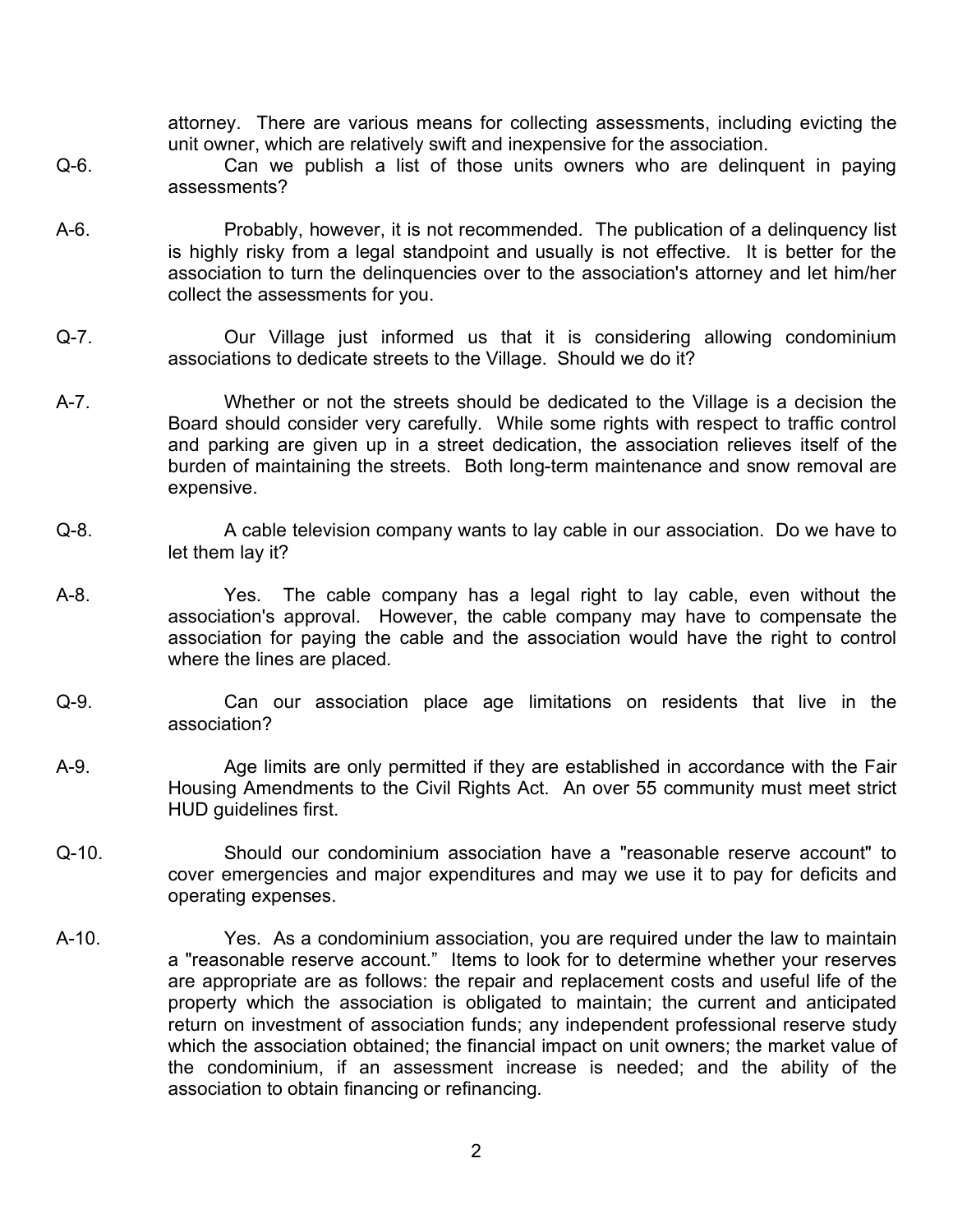- Q-11. Our association's insurance policy has "employee theft" coverage. Is this the same as fidelity coverage?
- A-11. Probably not. For associations with 6 or more units, the Condominium Property Act requires fidelity coverage for persons who control or disburse association funds. This includes managers. However, managers are typically not "employees" of the association. Upon a theft of funds by a manager, the insurance company will likely decline coverage. This can be prevented if the manager is explicitly included in the policy's definition of "employee."
- Q-12. How do I know whether or not our association is a condominium association or some other type of association?
- A-12. If your association is a condominium association, the Declaration (Covenant) of the association will state that, by recordation of the Declaration, the Declarant intends to submit it to the Illinois Condominium Property Act. Further, if it is a fairly new association, the word "condominium" is required to be included in the title of the association.
- Q-13. What is a "Limited Common Element" in the condominium?
- A-13. A "Limited Common Element" is a portion of the Common Elements that is designed to serve one or more, but not less than all the units. The definition can be found within your association's Declaration or Section 4.1 of the Illinois Condominium Property Act.
- Q-14. The percentage interest in the Common Elements in our association does not seem to be proper. How can we change it?
- A-14. The percentage ownership in the Common Elements was required to be determined by the Developer according to the unit's value in comparison to the entire association. Once the percentage is established by the Developer, it cannot be changed without one hundred percent approval of all unit owners and mortgagees. The one exception arises if the percentage interest does not add up to one hundred percent or if there is an error or omission in regard to the values. If a correction is necessary, two-thirds (2/3rds) of the Board of a majority of unit owners can amend the percentage ownership pursuant to the Illinois Condominium Property Act.
- Q-15. We own a garage unit in our association and would like to put a dividing wall in it. The Board is agreeable, but the Board says the Illinois Condominium Property Act prohibits partitioning the condominium association. Is this true?
- A-15. The Illinois Condominium Property Act prohibits partitions in the condominium association, but this a legal term having to do with dividing ownership among tenants in common. It does not prohibit putting up a partition wall in a portion of a unit. Thus, the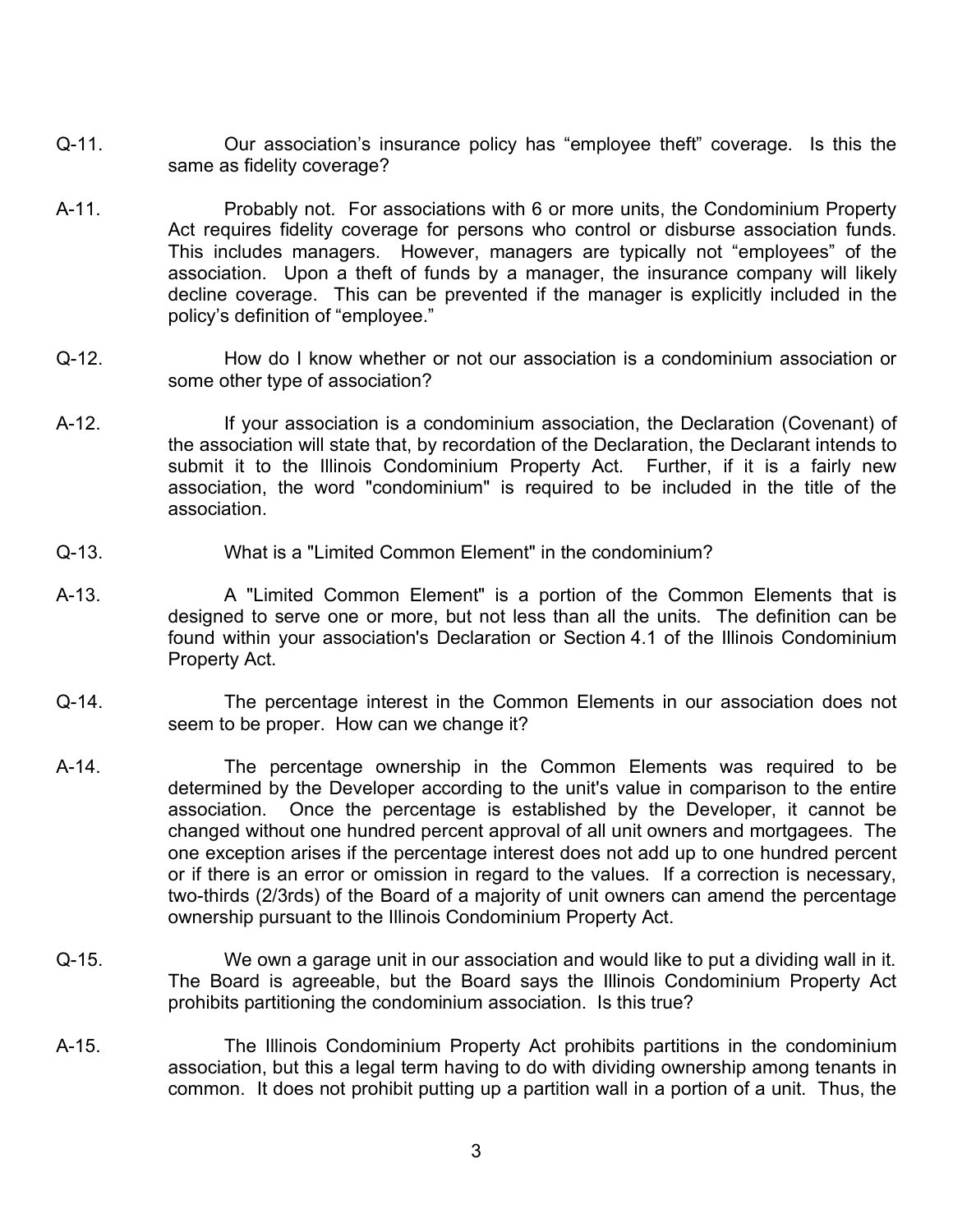Illinois Condominium Property Act does not prohibit what you are attempting. However, modification of the Common Elements typically requires at least Board approval in most associations.

- Q-16. I pay two times as much monthly assessments to our association as my neighbor. What is the proper way to compute assessments in the association?
- A-16. Assessments are determined according to the percentage of ownership in the Common Elements set forth in the association's Declaration. If you have twice the percentage ownership of your neighbor, you will pay twice the monthly assessment.
- Q-17. A contractor got into a dispute with our association Board and filed a lien against the property. Does this stop me from closing on the sale of my unit?
- A-17. No. If there is a lien against all of the units, you need only pay your portion of the share to have the lien released. In the alternative, you may deposit money with the title company to cover your proportionate share of the lien (usually plus another fifty percent) in order to be able to close on the sale of your unit. If the association settles with the contractor, you should get your money back. Sometimes, associations make arrangements with the title company insure over "disputed" claims." You should contact your Board.
- Q-18. I am going to purchase a condominium unit. How do I know that assessments are all paid?
- A-18. You can obtain from the association's Board a statement telling you the amount of any unpaid balances on the unit. However, there may be a cost associated with obtaining this instrument.
- Q-19. If I do not pay my association assessments, can the Board take the title to my unit?
- A-19. Yes. If you do not pay the assessments, the arrearage immediately becomes a lien upon your unit. The association may record the lien and foreclose in much the same way a mortgage company would foreclose on your unit.
- Q-20. Our association is in dispute with another party. The other party says that the association cannot sue him and that all the other unit owners must be in the lawsuit. Is this true?
- A-20. The Board of the association has the standing to file suit on behalf of all of the unit owners where the Common Elements are involved or where more than one unit is involved.
- Q-21. How are real estate taxes calculated on condominium units?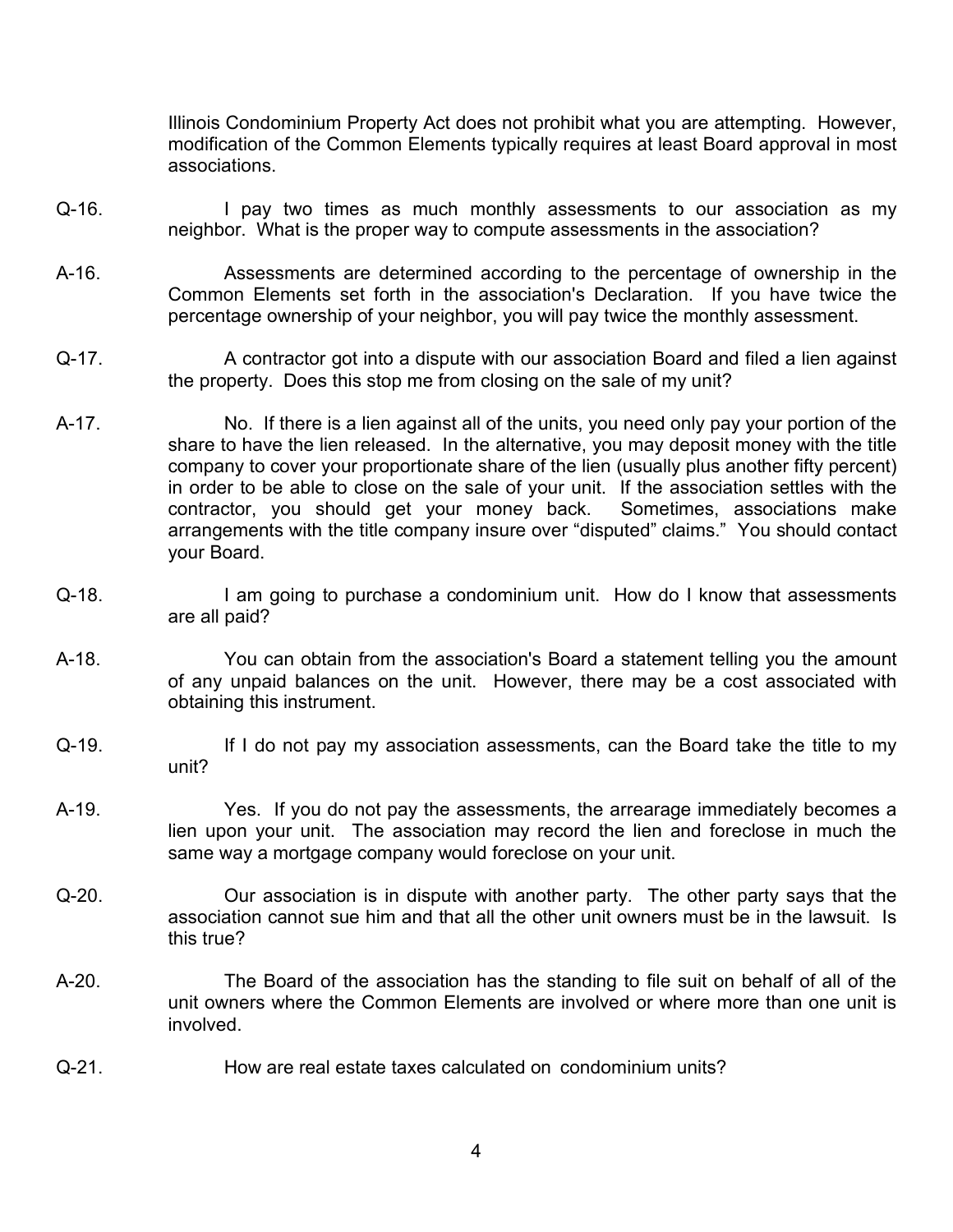- A-21. The proper way for calculating taxes on condominium units is to take the total tax bill for all of the property located at the association and multiply it by the percentage interest of each unit to determine the proper tax bill for each unit.
- Q-22. If I believe that my real estate tax bill is too high, can I get it reduced?
- A-22. Yes. However, if one unit owner's real estate tax bill is high, chances are that all the rest of the tax bills are also high. The Condominium Property Act authorizes the Board of the association to retain an attorney on behalf of all unit owners to seek a tax reduction.
- Q-23. My condominium association owns a pool and a clubhouse. The condominium is being taxed and so is the clubhouse. Is this double taxation?
- A-23. Yes, it is double taxation. However, the Illinois Revenue Act requires the County Tax Assessor's Office to eliminate the taxes on the association's property under these circumstances. You should see an attorney in order to accomplish this.
- Q-24. As a condominium owner, am I required to purchase insurance for my unit?
- A-24. The condominium association purchases the insurance to cover the units in case of fire or other casualties. However, you should purchase insurance to cover the improvements, internal fixtures and your own personal belongings. In addition, you should purchase insurance to cover yourself against liability, if, for example, someone was injured in your unit.
- Q-25. May the association enter into a contract with a board member?
- A-25. Yes, but only if the provisions set forth in Section 18(a)(16) of the Condominium Property Act regarding "full disclosure" are followed. They pertain to notification to the unit owners and procedure whereby the units owners can "veto" the contract.
- Q-26. What if our condominium is destroyed by fire and we do not have enough insurance?
- A-26. If the condominium building burns and the unit owners do not voluntarily make up any shortage in the insurance proceeds to enable the Board to reconstruct the property, the proceeds may be distributed according to percentage interest ownership. The mortgagees and lien holders are first paid out of each unit owner's proportionate share. The real estate is then held by all of the unit owners as tenants in common according to their percentage interest. Alternatively, there are provisions for removing the destroyed units from the association.
- Q-27. I bought a unit in a twelve flat condominium association. The developer still retains title to eleven units and says he is going to sell the building, including my unit. Can he do this?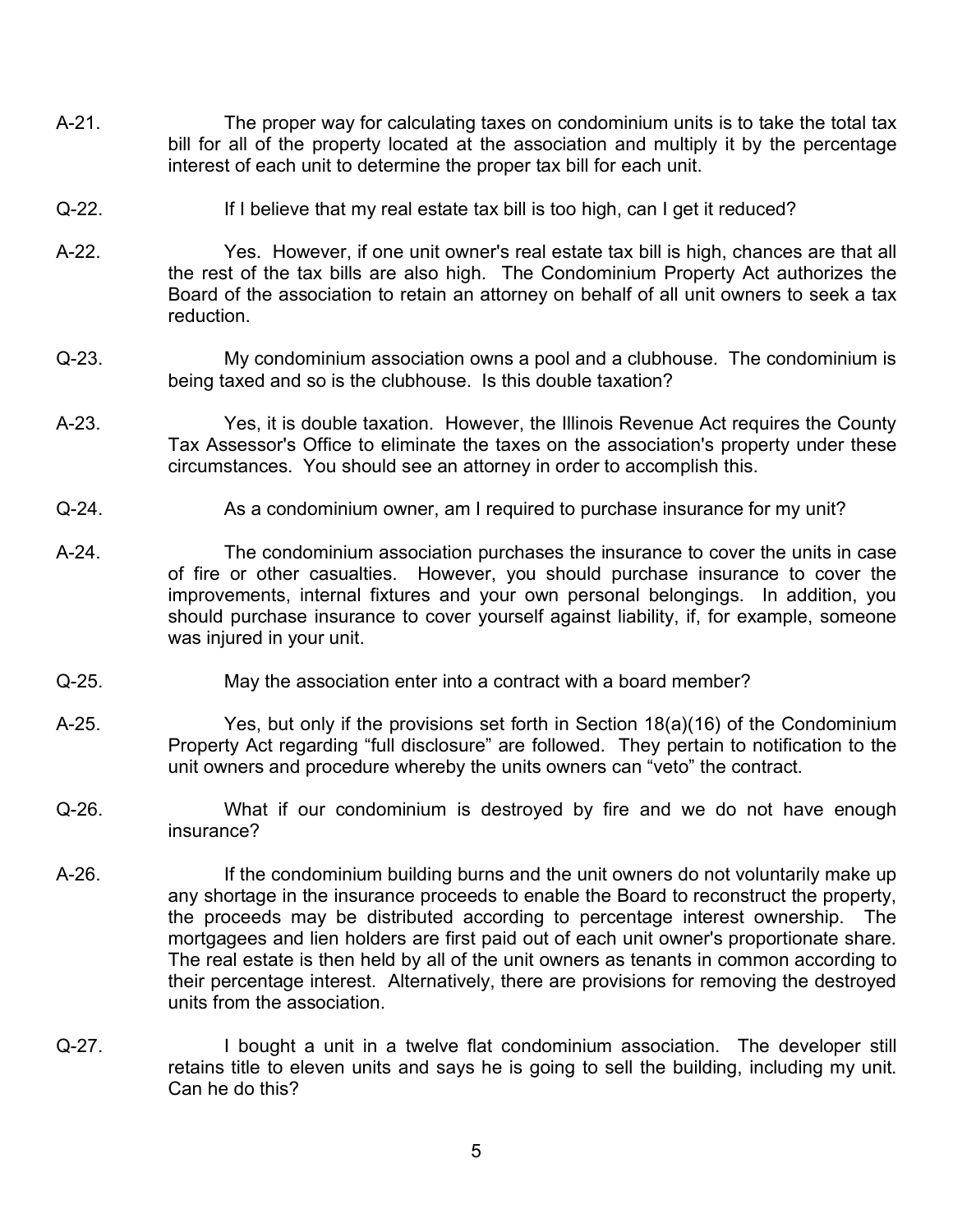- A-27. Yes. When the association has four or more units, seventy-five percent of the unit owners may elect to sell the property. If they do so, each unit owner must sign such documents as are necessary to sell his unit. The unit owner then obtains his percentage interest in the total sales price. If the owner does not consent to the sale, he/she may secure an appraisal and obtain the amount of the appraisal from his/her proceeds. However, it may be difficult to prove that the unit has a higher value than the percentage ownership times the value of the building. This is especially true since the developer owns so many units.
- Q-28. Our condominium association does not have By-Laws. How would we adopt them?
- A-28. Your association does have By-Laws. They probably are part of the Declaration. Unfortunately, the Illinois Condominium Property Act provides that By-Laws either may be incorporated in the Declaration or attached to it as an exhibit. Where the By-Laws are incorporated into the Declaration, it frequently causes confusion as to which provisions constitute the By-Laws. A good clue is the covenants governing operation of the association itself, the election of the Board, and powers and duties of officers on "By-Laws."
- Q-29. We have made several amendments to our condominium By Laws. Should we record them?
- A-29. No modification or amendment to the Declaration or By Laws of the condominium association is effective until it is recorded. If you have not recorded the amendments, they are not effective.
- Q-30. We have a multi-building condominium association. Can we elect a Board member from each of the buildings?
- A-30. No, the Condominium Act regards Board Members to be elected at large.
- Q-31. Is it permissible for Board Members to be elected for three (3) year terms?
- A-31. No. The maximum term for a Board Member in a condominium association is two years, but Board members may succeed themselves by running for another term.
- Q-32. Can we amend our condominium association's By-Laws to provide that only residents can sit on the Board?
- A-32. No. Among other things, a residency requirement for Board members would be construed as establishing resident owners as a separate class of membership from nonresident owners. The Illinois Condominium Property Act prohibits classes of membership. In addition, Courts in other states have struck down discrimination against non-resident owners.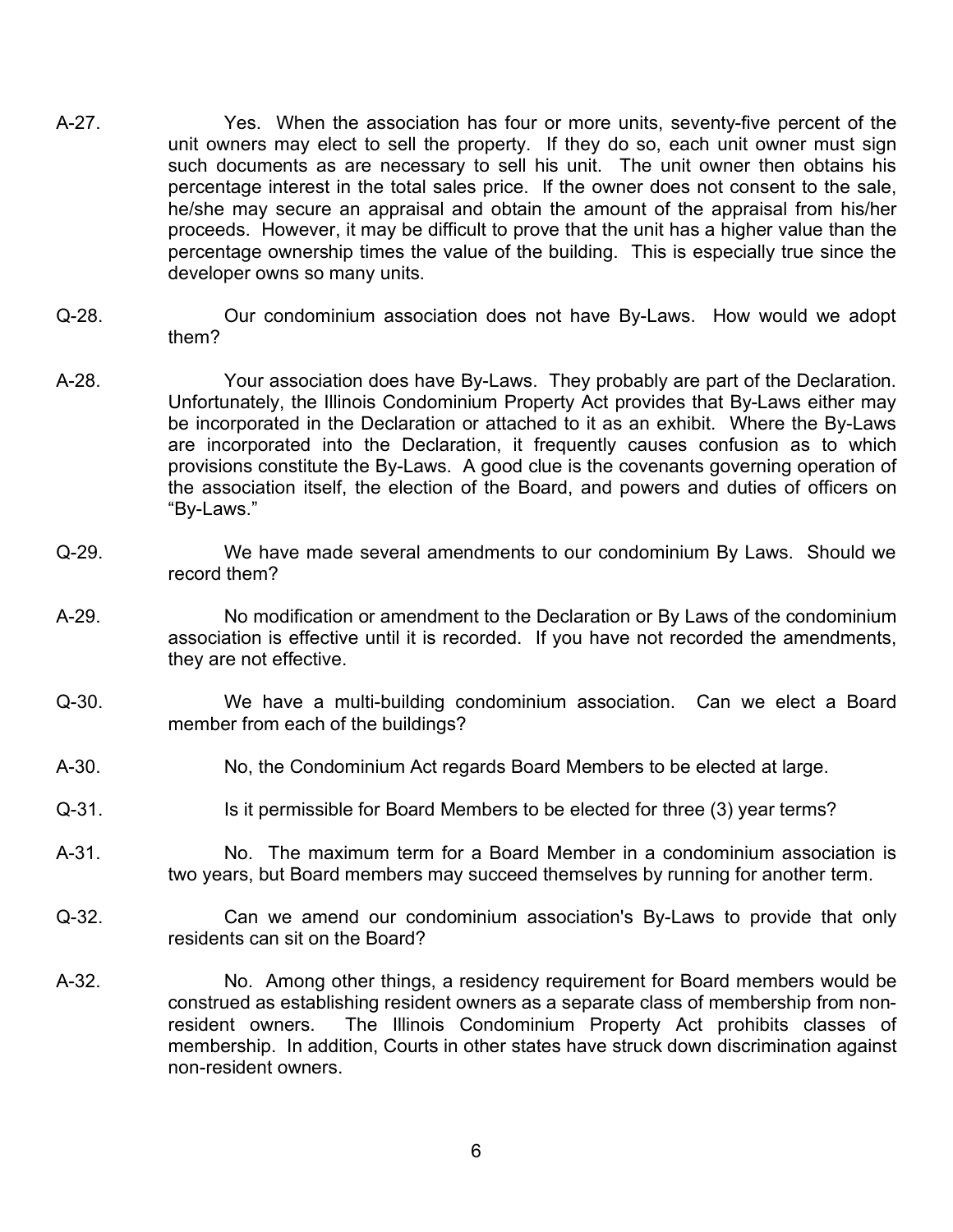- Q-33. Can a husband and wife own one condominium unit as joint tenants and both sit on the Board of our condominium association?
- A-33. No. The law is clear that when a husband and wife own only one unit, they are both not entitled to sit on the Board at the same time. However, if the individuals own two units, then they are both entitled to sit on the Board at the same time.
- Q-34. Can Board members be compensated for their Board services?
- A-34. Unless the association's Declaration or By-Laws states otherwise, the Illinois Condominium Property Act does not prohibit paying Board members for their services. The Illinois Condominium Property Act provides that any compensation paid to Board members must be stated in the By-Laws and it usually requires owner approval.
- Q-35. We want to remove one of the Board members in our condominium association. How do we accomplish this?
- A-35. The Illinois Condominium Property Act specifies that the By-Laws of the association must contain provisions for removal of members of the Board. If the By-Laws are silent, you can refer to the Illinois General Not-For-Profit Corporation Act.
- Q-36. Our condominium Board never provides us with a copy of the annual budget or tells us when it has been passed. Is this proper?
- A-36. Your Board is acting improperly. The Illinois Condominium Property Act requires that the unit owners be given a copy of the proposed budget thirty days prior to the meeting for adoption of the budget. Also, the unit owners are entitled to notice of the meeting wherein the budge is adopted.
- Q-37. Is there any limit on the Board's ability to increase the annual budget of the association?
- A-37. Yes. If the budget increases by more than fifteen percent in any year, a majority of all of the unit owners may veto the budget, providing they follow the procedures set forth in the Illinois Condominium Property Act.
- Q-38. Must we have our association's financial records audited each year?
- A-38. The Illinois Condominium Property Act provides only that there be an accounting each year. However, it is in the association's best interests not to let the association's records be closed out for a year without some type of audit or review of the records by an independent public accountant.
- Q-39. We keep a simple checking account in our association with everything on a cash basis. What if a unit owner said this is improper? Is it?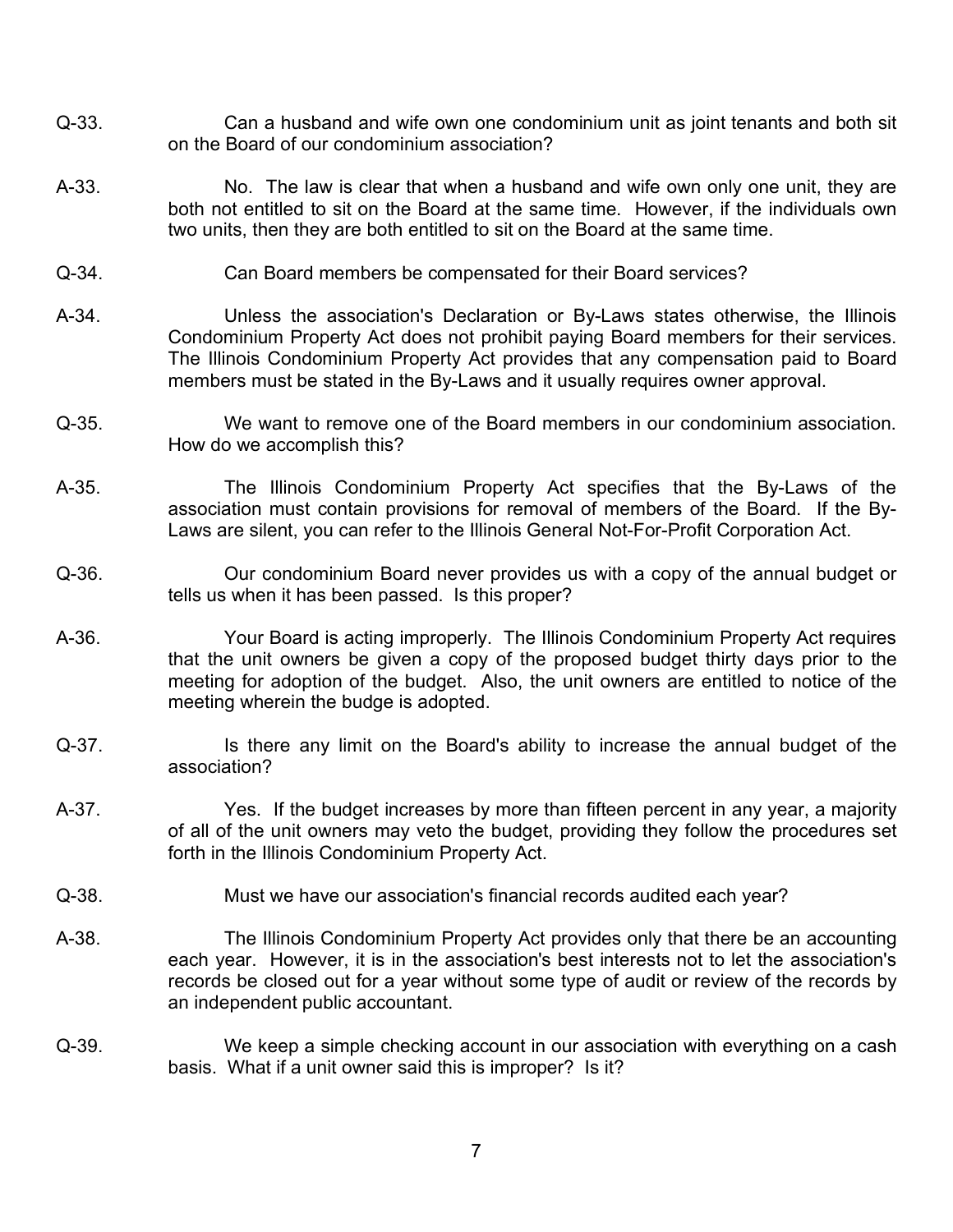- A-39. Maybe not for your checking account, but the Illinois Condominium Property Act now requires that the association's annual accounting show all expenses incurred or paid. In other words, the annual accounting must be done on an accrual basis.
- Q-40. Our condominium Board never lets us attend Board meetings. We never know when they are. Is this proper?
- A-40. No. All meetings of a condominium Board must be an open meeting, subject to certain exceptions. If the Board is meeting to consider employee matters, legal action, including litigation and administration actions, or the taking of action against a unit owner, either for unpaid assessments or infractions of the Rules and Regulations of the association, the Board may hold a closed meeting for these discussions. However, the vote on such matters must be accomplished at an open meeting. If a Board gets together, the crucial question, is, are they conducting association business?
- Q-41. One of the unit owners wants to bring a tape recorder and record all of our Board meetings. Does the Board have to let him do this?
- A-41. The Illinois Condominium Property Act provides that any unit owner may record any open Board meeting, subject to reasonable Rules adopted by the Board designed to prevent interference with or disruption of the meeting.
- Q-42. What types of notice must a Board give to unit owners for Board meetings?
- A-42. Unless a longer time period or another procedure is specified in the Declaration or By-Laws, a notice of a meeting must be posted in a conspicuous place in the condominium at least forty-eight hours prior to the meeting.
- Q-43. Two of our Board members have resigned. Must the association call a special meeting of the owners in order to fill the vacancies on the Board?
- A-43. No. Vacancies on the Board may be filled by a vote of two-thirds of the remaining members of the Board. However, if unit owners feel they would like to have an election, they may petition the Board to call for such an election. If the unit owners do not petition for such an election, the Board may fill the vacancy.
- Q-44. How many members the unit owners constitute a quorum at the membership meeting?
- A-44. For condominiums with 20 or more units, twenty percent (20%) constitutes a quorum.
- Q-45. It has only been one month since our annual association meeting. Several unit owners would like to call a special meeting. How would they do this?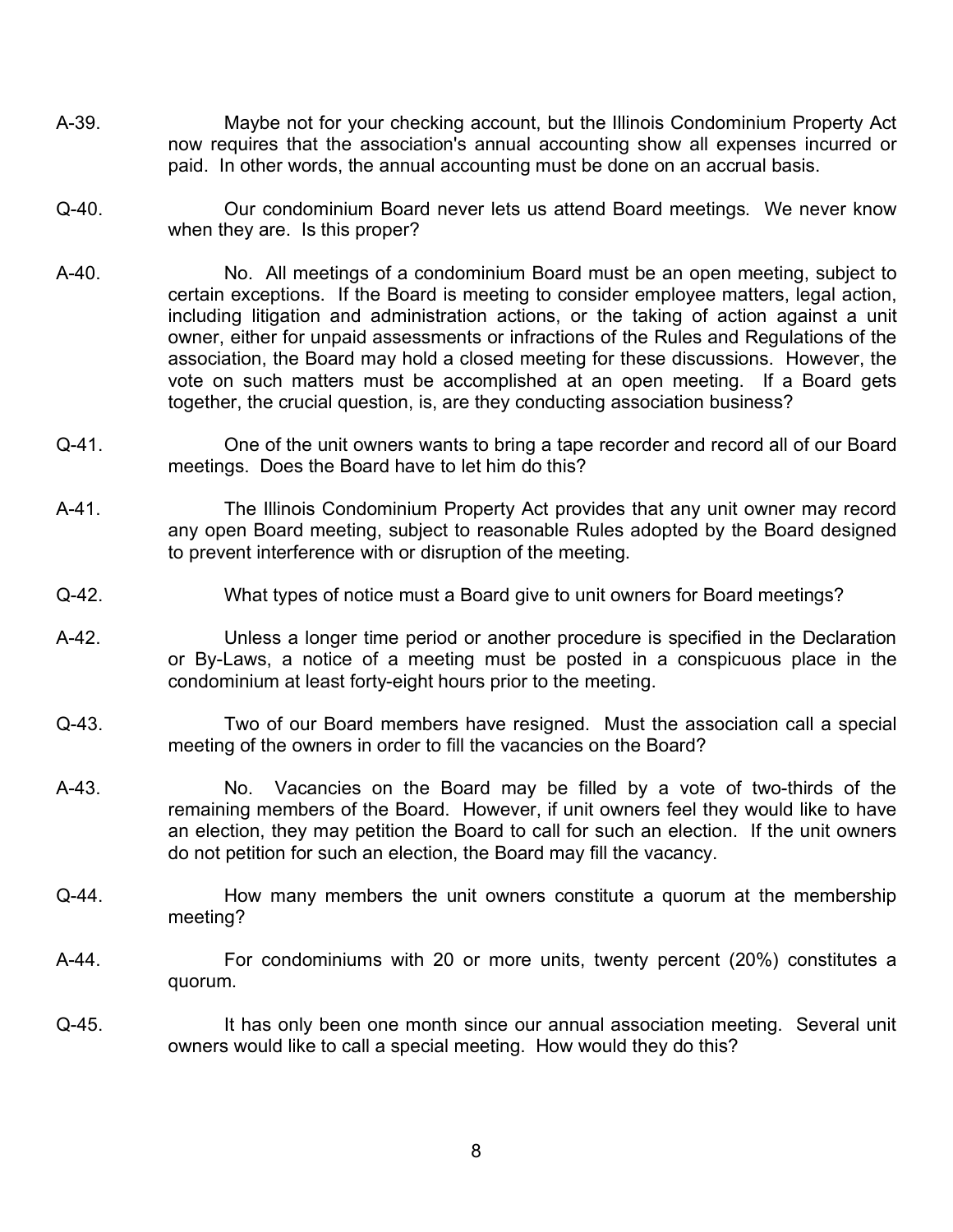- A-45. In addition to the provisions set forth in the association's By-Laws, the Illinois Condominium Property Act provides that special meetings of the members can be called by the President, the Board members, or twenty percent of the unit owners.
- Q-46. How much notice should our unit owners be given in order to call a membership meeting?
- A-46. The Illinois Condominium Property Act requires that written notice of any membership meeting be mailed or delivered to members giving no less than ten days, nor more than thirty days, notice of the time, place and purpose of the meeting.
- Q-47. How is voting determined in the condominium association? Is it by percentage vote or by each unit having one vote?
- A-47. The Illinois Condominium Property Act maintains that voting shall be on a percentage basis provided, however, that the By-Laws may provide for approval of the unit owners on a one vote per unit basis where the Illinois Condominium Property Act does not specifically allow for a percentage vote.
- Q-48. If several people own one unit in a condominium association, how do each of them vote with respect to that unit?
- A-48. The Illinois Condominium Property Act provides that if only one of the unit owners is present, he is entitled to vote for that unit. If more than one owner is present, the votes allocated to that unit may be cast only in accordance with agreement of a majority in interest. If none of the joint owners object to the vote at the meeting, the association is legally allowed to assume that the one joint owner that is present is authorized to vote.
- Q-49. I am not going to be present at my association's Annual Meeting. Can I vote by proxy?
- A-49. Yes. Unless the Articles of Incorporation or By-Laws otherwise provide, unit owners may vote by proxy. For a proxy to be valid, it must be signed and dated. No proxy is valid for more than eleven months unless the proxy states otherwise.
- Q-50. Can I be present at the counting of ballots?
- A-50. Yes. Any candidate for election to the Board or the candidate's representative has the right, under the Illinois Condominium Property Act, to be present at the counting of ballots of the election.
- Q-51. Our association has a large number of contract purchasers. Can they vote at the annual meeting?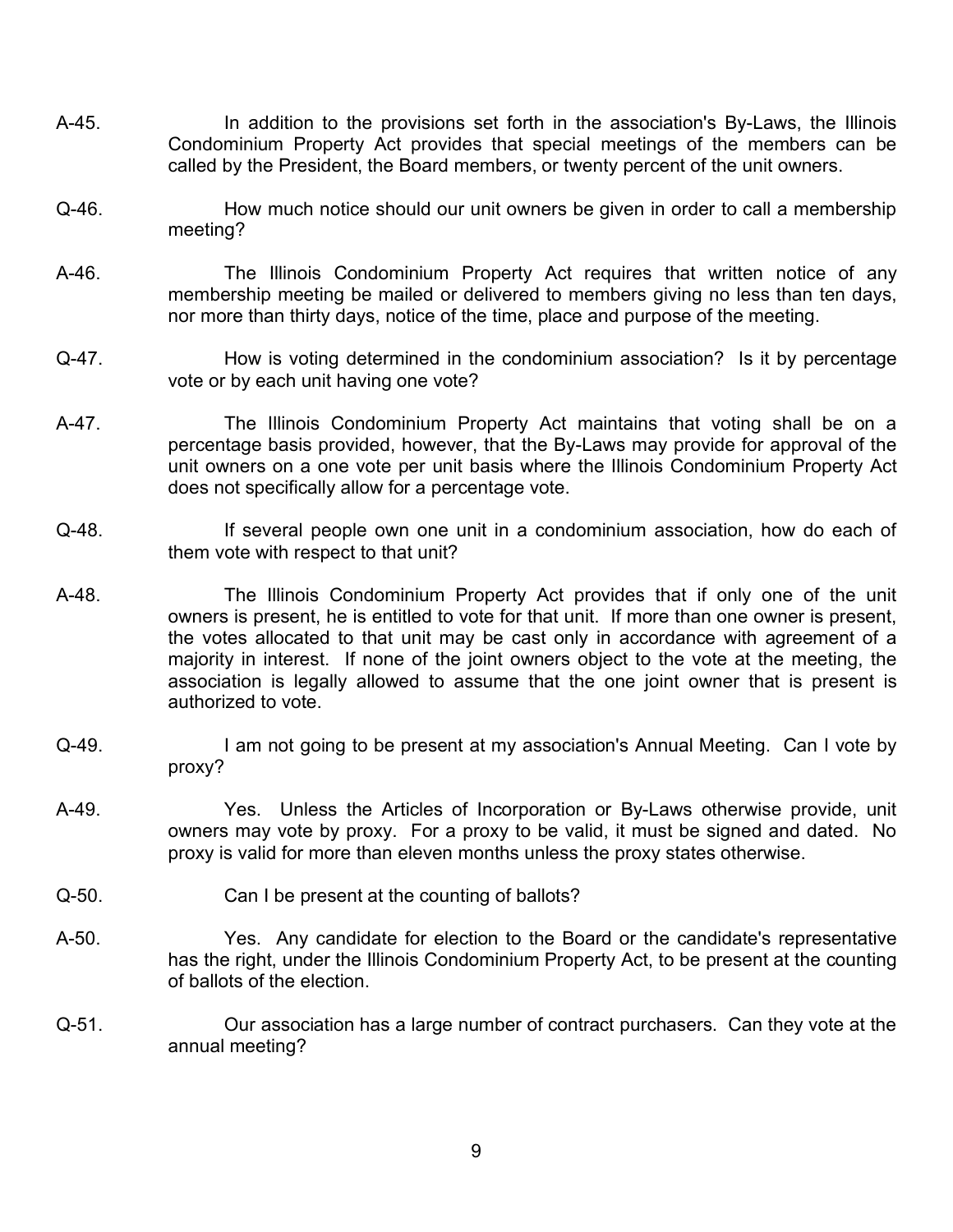- A-51. Yes. A contract purchaser may vote and run for the Board of the association, but only if he resides in the unit and his contract does not prohibit it.
- Q-52. The developer of our association gave a unit for the janitor to reside in. Since then, we have hired a maintenance company and no longer have a janitor. What vote is required to sell the janitor's unit?
- A-52. The Illinois Condominium Property Act provides that in order to sell a substantial portion of the property of the association, a two-thirds vote of the membership is required. Thus, if the only real estate that the association owns is this unit, it would be wise to have two-thirds vote of the membership to approve the sale.
- Q-53. How many Vice Presidents should a Board have?
- A-53. The Illinois Condominium Property Act does not require that the Board have a Vice President. The only officers required are a President, Secretary and Treasurer.
- Q-54. We have heard that our Board must carry a fidelity bond for both the Board and the Manager. Is this true?
- A-54. Yes. The Illinois Condominium Property Act now provides that for associations with six (6) or more units, those persons who handle or are responsible for the money of the association must be bonded in the full amount of money that they handle.
- Q-55. We have been trying to require our landlord owners to have their tenants follow the rules of the association. How do we do this?
- A-55. The Illinois Condominium Property Act states that the tenants are bound by the Rules and Regulations, Declaration and By-Laws of the association, regardless of whether or not the provisions are within the lease. Because of this, both the landlord and tenant can be held responsible for violations and a possible eviction action can be taken by the Board.
- Q-56. Can our Board give a discount for unit owners who pay their assessments early?
- A-56. No. The Illinois Condominium Property Act specifies that the Board shall have no authority to forebear the collection of assessments.
- Q-57. Should our condominium association be incorporated?.
- A-57. Yes, although even if you are not, the Illinois Condominium Property Act states that all condominiums shall be treated like one.
- Q-58. How soon after a condominium association is built must the developer hold the first meeting of the unit owners?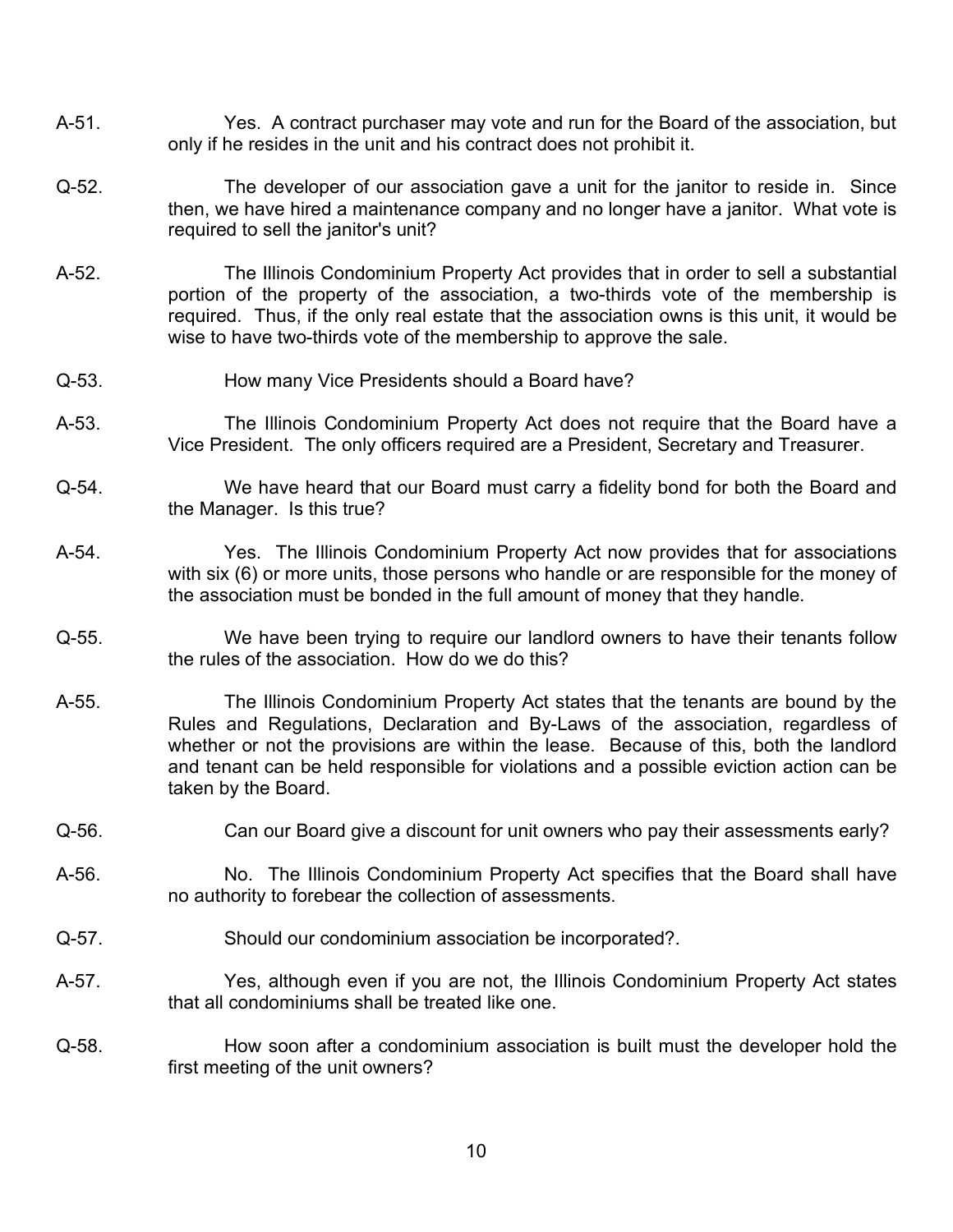- A-58. The Illinois Condominium Property Act specifies that the initial meeting of the membership shall be held no later than three years after the recording of the Declaration or within sixty days after seventy-five percent of the units are sold, whichever occurs first.
- Q-59. I want to run for the Board of my association. Can I obtain a list of unit owners so that I may solicit their votes?
- A-59. Before the initial meeting of the association, upon the request of any unit owner, the unit owner must be provided with the names and addresses and percentage ownership of each unit owner entitled to vote at a meeting of the association within three working days. At any subsequent meeting, any unit owner is entitled to the same information within thirty days.
- Q-60. Our developer turned over the association to the unit owners and we have no records to enable us to operate the association. What should have been provided?
- A-60. Section 18.2 (d) of the Illinois Condominium Property Act provides a very extensive list of documents that must be turned over to the developer of the association. Check the Illinois Condominium Property Act for these items.
- Q-61. How long after the developer turns the association over to the unit owners do the unit owners have to sue the developer over its management of the association?
- A-61. The statute of limitations for various actions which the Board may bring to sue the developer are quite different. There are two, four, five and ten year statute of limitations, depending upon the type of action. However, the statute of limitations does not begin to run until after the turnover of the association.
- Q-62. Is our condominium Board required to repair the Common Elements of our condominium association?
- A-62. Yes. The Board of the condominium association has a duty to repair and maintain the Common Elements.
- Q-63. Who establishes the Rules and Regulations for the condominium association?
- A-63. The Board has the exclusive right to adopt the Rules and Regulations of a condominium association. However, each Board is required to give written notice of the proposed Rules to each owner and a meeting of the owners must be called to allow their input, prior to the Board adopting them.
- Q-64. Can the Board of our association force us to let them in our unit to make plumbing repairs for a major plumbing line in the association?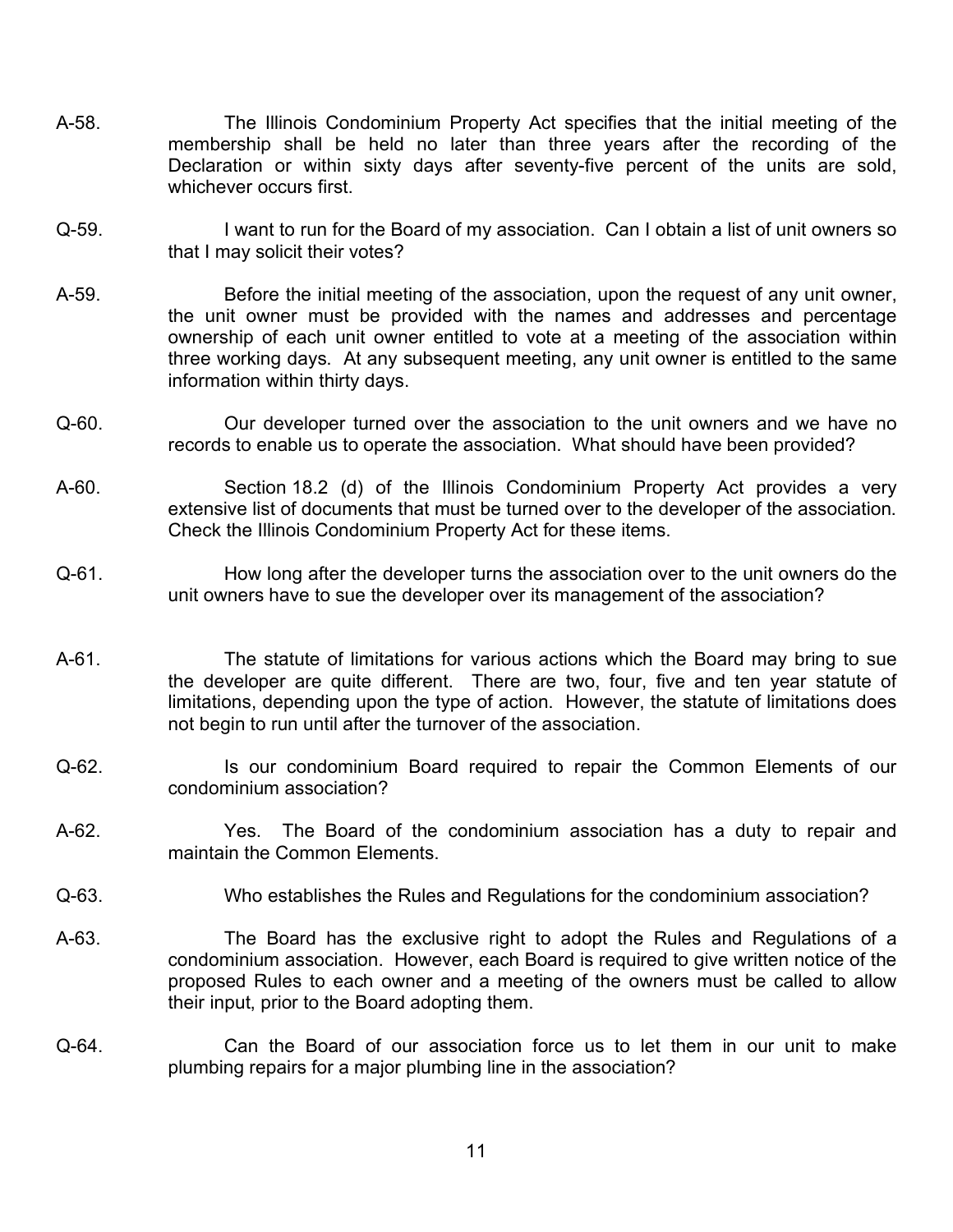- A-64. Yes. The Board of the Association has the right under the Illinois Condominium Property Act to have access to the units to make repairs to the Common Elements, or to make emergency repairs to protect the common elements or other units.
- Q-65. How can our condominium Board enforce its Rules and Regulations?
- A-65. The best way to enforce Rules and Regulations is to establish a policy to fine the unit owner for rule violations and then proceed with normal collection procedures when the fine is not paid.
- Q-66. Can our condominium association charge unit owners interest on assessments.
- A-66. Yes, if the association's governing documents provide for this charge.
- Q-67. Can our condominium Board charge late charges for late payment of assessments?
- A-67. Yes. The Illinois Condominium Property Act provides that the Board may charge late charges for payment of assessments. However, these late charges must be reasonable.
- Q-68. Can our condominium Board borrow money to make repairs in the association?
- A-68. Yes. The Illinois Condominium Property Act now provides that the Board may borrow money and pledge the future assessments of the unit owners as collateral for the loan.
- Q-69. As a Board member, what duty do I have in managing the association?
- A-69. In Illinois, members of the Board have a fiduciary duty to the membership. This is the higher standard that can be imposed by the law. If you are on the Board, this means, at a minimum, you must ensure that the association is properly managed and that the Declaration, By-Laws, and Rules and Regulations are followed.
- Q-70. One of our unit owners wants to see our condominium bank records. Do we have to let him see the records?
- A-70. Yes. An owner in a condominium association has the right to see essentially all of the records of the condominium association, including expenditures, vouchers and the like. The only items that the association may be able to prohibit a unit owner from seeing are confidential opinions between the association's attorney, personnel records, delinquent assessments and similar sensitive information.
- Q-71. We have had a number of unit owners in our association request copies of the records of the association. How do we control this?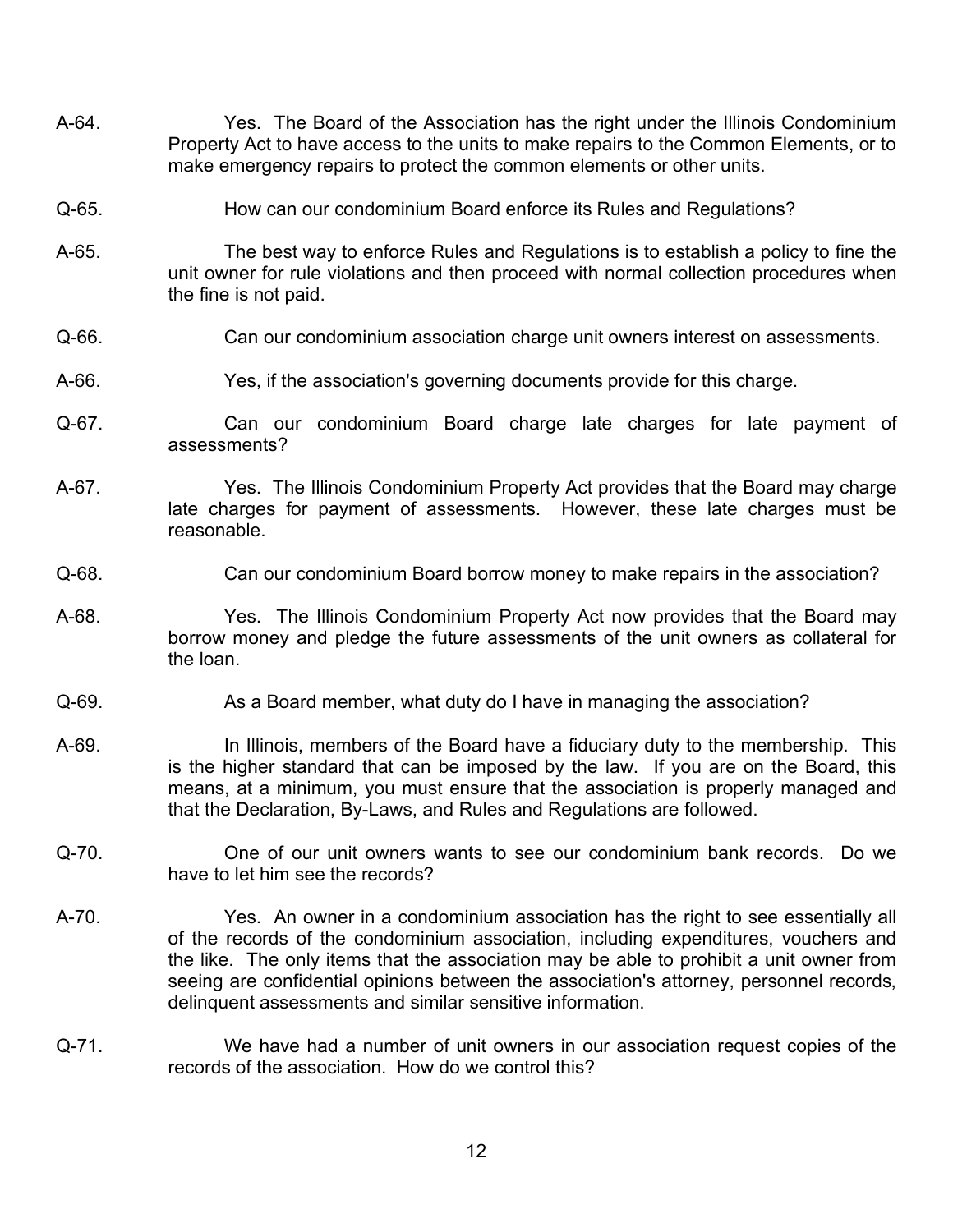- A-71. You must let the unit owners have access to certain records. However, you can charge them for the cost involved in retrieving and reproducing the records and request that the funds be provided beforehand.
- Q-72. Must we retain our association election results and ballots for any set time period?
- A-72. You must hold the ballots of the election for one year after each election.
- Q-73. How long must we retain the Minutes of our association Board meetings?
- A-73. You must keep the association's minutes for a minimum of seven years. However, good corporate policy would dictate that you keep them forever.
- Q-74. My apartment building is being converted to a condominium. Must I be given the right to purchase it?
- A-74. Yes. Upon the conversion of an apartment building to a condominium, the tenant has the right, within a certain time period, to purchase the unit on the same terms as is being offered to the public.
- Q-75. We bought a condominium unit fifteen years ago. Our neighbor says that the building has shifted slightly and he owns part of our unit. Is this true?
- A-75. If a condominium building settles and changes the physical location of the units, an easement is created to prevent any illegal encroachment on your neighbor's property. The boundary does not change. The use is changed by the easement to maintain the status quo.
- Q-76. My neighbor upstairs had water overflow and it ran into my unit below damaging the ceiling. Who is responsible for the damage?
- A-76. The neighbor upstairs may be legally responsible for some of the repairs, at least to the extent that such damage is not covered by insurance. You should check your association's Declaration and By-Laws to see how the responsibility is allocated.
- Q-77. We have two parking spaces that are called "Limited Common Elements" and are assigned to us. Our neighbor wants to buy one of the spaces. Can we sell it to him?
- A-77. Unless otherwise prohibited in the Declaration, owners may transfer Limited Common Elements or portions of units amongst themselves at their own risk. In order to do this, you must notify the Board and record an instrument against the property.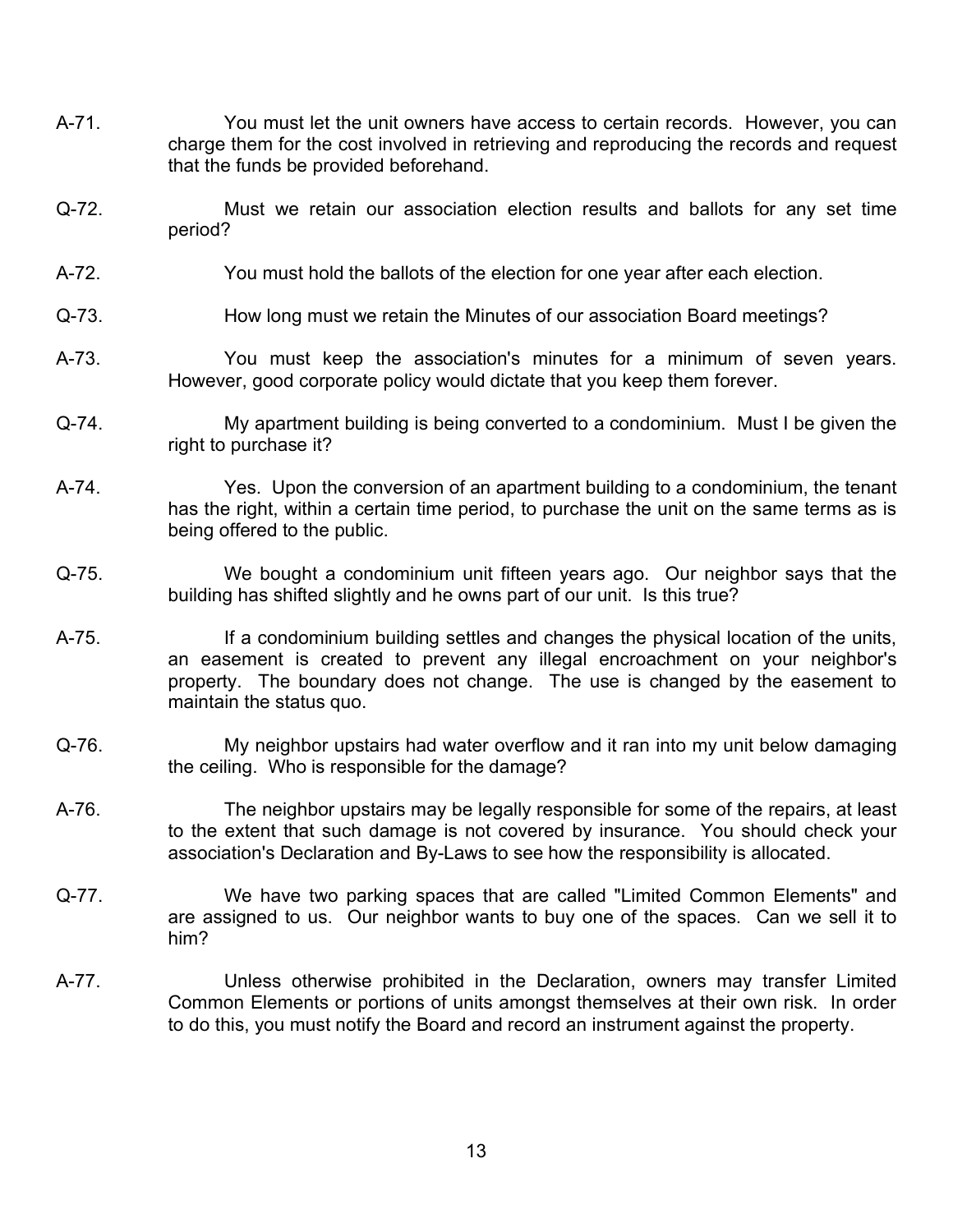- Q-78. Our condominium association By-Laws has major mistakes. For example, the percentage ownership does not add up to one hundred percent. Is there anything we can do to correct this?
- A-78. Yes. For certain types of errors and omissions, the Illinois Condominium Property Act provides that the Board, by two-thirds vote, may amend the Declaration and By-Laws of the association. The unit owners may then override the Board's action if they feel the Board has exceeded its authority.
- Q-79. With all the changes in the Illinois Condominium Property Act, can the Association amend its Declaration and By Laws to conform to these amendments?
- A-79. Yes. The Illinois Condominium Property Act provides that the Board of Managers may amend the association's condominium instruments to bring them into compliance with the law. Again, the unit owners may override the Board's vote if they feel the Board has exceeded its authority.
- Q-80. We want to purchase two condominium units side by side and put a door between them. Can we do so?
- A-80. Yes. As long as you do not weaken, impair or endanger any Common Elements or units.
- Q-81. Our Declaration states that we cannot conduct "business" in our unit. What does this mean?
- A-81. The Courts have never fully defined what is meant by "business" in a unit. However, if the business has an adverse impact upon the Common Elements, such as increased traffic going to and from the unit, it is probably prohibited. If, however, receiving business calls, correspondence and maintaining records may not be prohibited. However, the Association should check the municipality's laws for zoning and business restrictions.
- Q-82. Can I divide my condominium unit and make two units out of it?
- A-82. Unless the condominium document expressly prohibits it, you may subdivide your unit. You must write to the Board requesting an amendment according to the procedures set forth in the Illinois Condominium Property Act to be recorded. However, you may be prohibited from dividing your unit by local zoning or building codes.
- Q-83. Can our Board prohibit a unit owner from making too much noise in the association?
- A-83. Most Declarations provide the Board authority to prohibit loud noise or any noxious activity. However, the association may have difficulty proving the level of noise, without the servicing of a sound expert, in order to obtain a judge's order. Documenting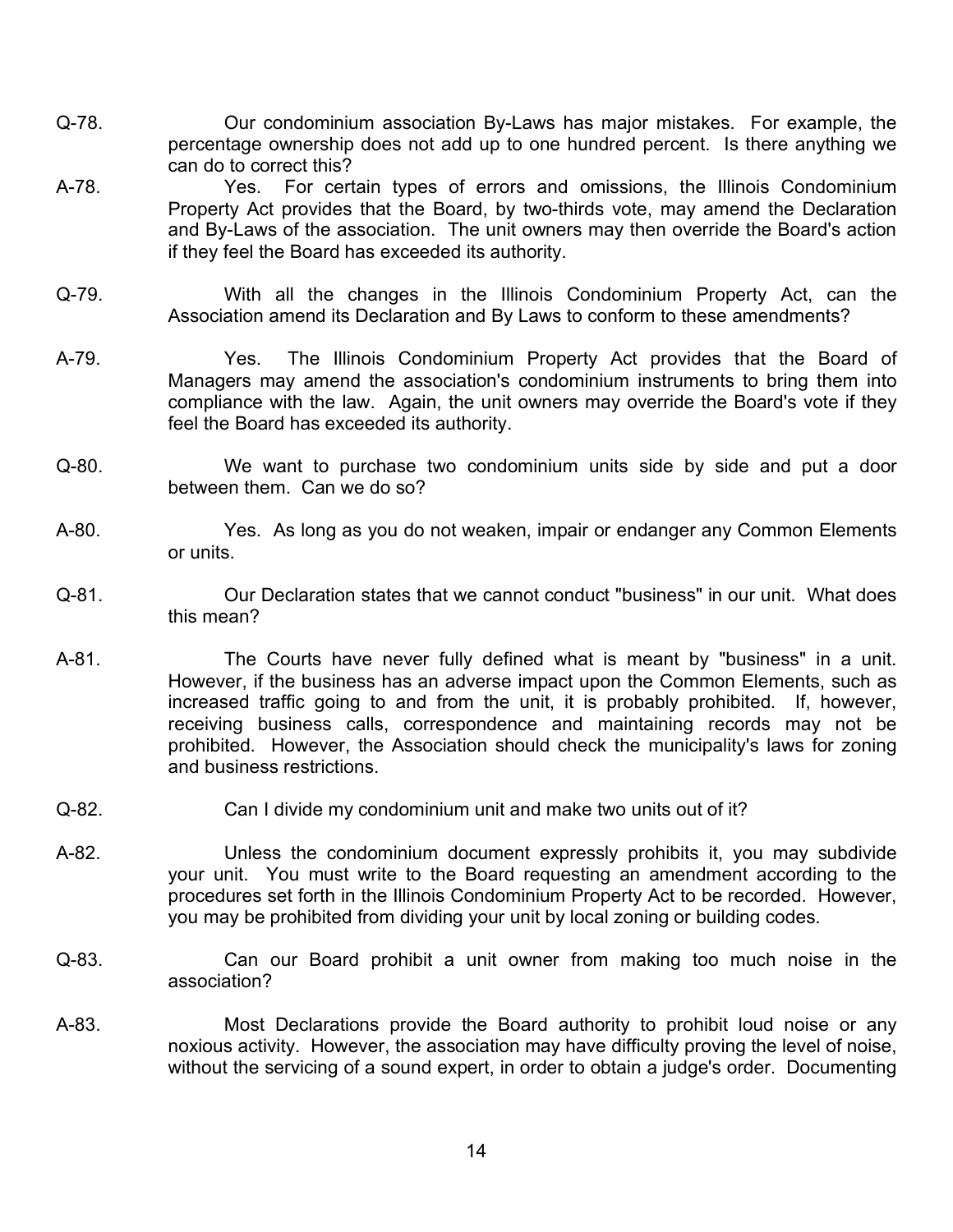the level of noise by the use of a tape recorder and keeping records of the dates and times the noise takes place will be important, should legal action be necessary.

- Q-84. Must we have a hearing when a unit owner is accused of violating the Rules and Regulations and must the person that accuses the unit owner be present at the hearing?
- A-84. If you are planning on enforcing the Rules and Regulations, the association must have a "due process" hearing after sending proper notice and before taking action on the violation. It is not absolutely necessary that the "accuser" be present but his/her absence will impact whether the Board's finding was "reasonable."
- Q-85. How many times a year is the Board of Managers required to hold a meeting?
- A-85. The Condominium Property Act only requires that the Board meet at least four times annually, but your governing documents may require more frequent meetings.
- Q-86. What kind of warranty do we obtain from a Developer when we purchase condominium units?
- A-86. The nature of written warranties are set forth in the contract. Many Developers now have you sign a waiver of any implied warranties. Therefore, check your contract and closing documents very carefully to be sure what you are signing.
- Q-87. What is the worst problem that most condominium associations face?
- A-87. I don't think there is "one." The worst problems of condominium associations are probably delinquent assessments, unruly owners, deteriorating common elements and lack of participation.
- Q-88. Can the Board distribute biographical information on a candidate for the Board?
- A-88. Yes. However, the Board must identify all known candidates, allow all candidates to distribute such information and must not express a preference for any of the candidates.
- Q-89. Should our election be by secret ballot?
- A-89. The Illinois Condominium Property Act provides that the Board may adopt Rules to conduct an election by secret ballot. The Rules must provide that the ballot will be marked only with the percentage of ownership for that unit and show the vote cast. However, the Board must carefully adopt a method to verify the status of the unit owner issuing the proxy or casting a vote.
- Q-90. Does the Board of Managers have the authority to excuse the payment of assessments by a unit owner?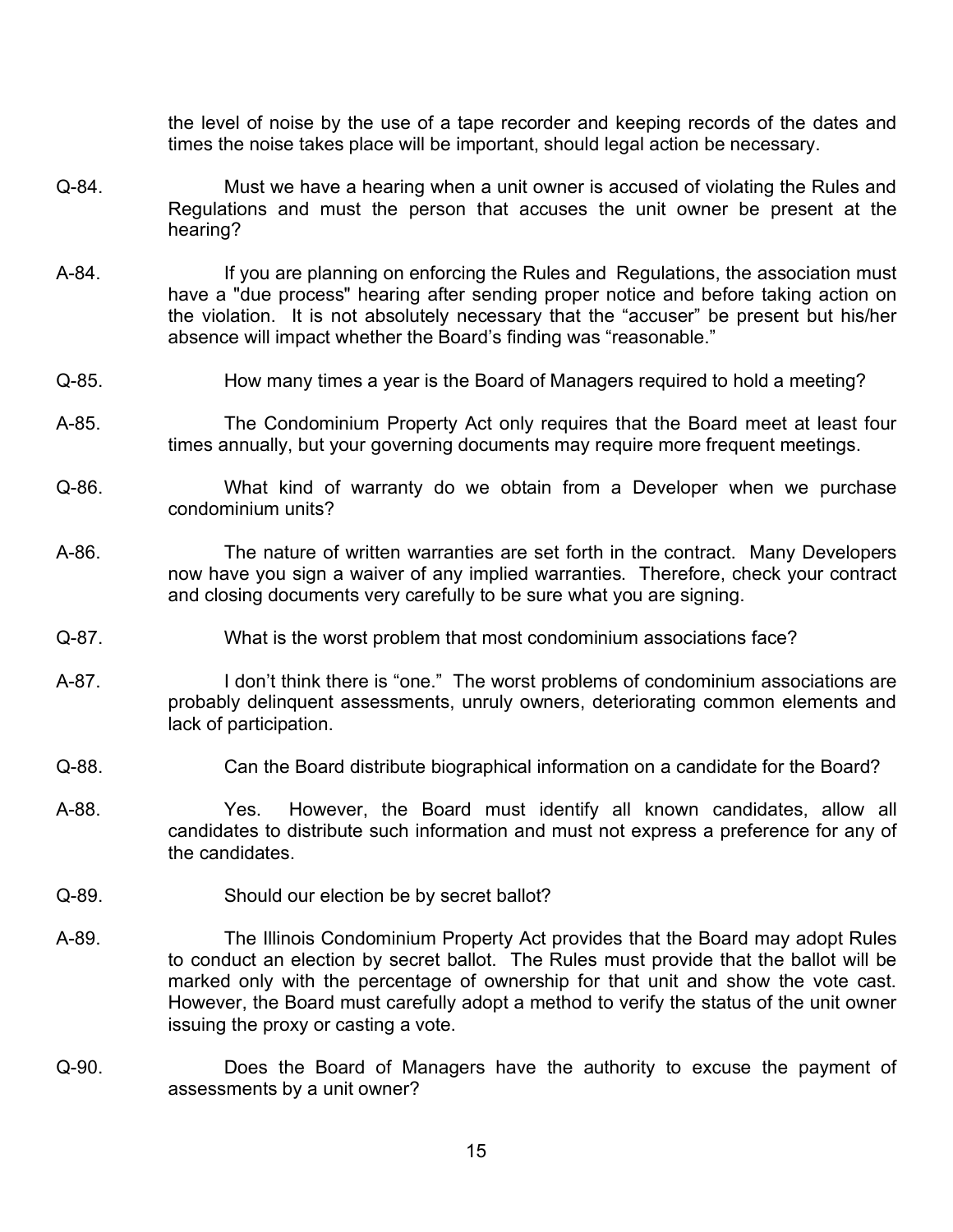- A-90. No. The Condominium Property Act specifically states that the association shall have no authority to forbear the payment of assessments by any unit owner.
- Q-91. Do we have the right to know who is living in a unit?
- A-91. Yes. You have the right, provided the Board adopts disclosure requirements in its Rules and Regulations. This should be made clear to the unit owners that this information is provided, not to violate their privacy, but to protect them in an emergency situation.
- Q-92. If someone slips and falls on the association's property, what do you do?
- A-92. You need to immediately contact the insurance carrier for the association. Failure to timely notify the insurance carrier could jeopardize your coverage.
- Q-93. Do we have to hold Board meetings during the year?
- A-93. The Illinois Condominium Property Act requires that Board hold a minimum of four meetings a year.
- Q-94. One unit is in foreclosure and no monies have been paid on assessments. When can the association expect to be receiving funds?
- A-94. Under the Illinois Condominium Property Act, the purchaser becomes responsible for assessments the month following the Sheriff's Sale. The mortgage lender who is foreclosing is not responsible for the owner's share.
- Q-95. Is a unit owner personally liable for assessments if the bank has foreclosed on his unit?
- A-95. Yes. The association can still initiate a personal lawsuit against the unit owner.
- Q-96. What limitations may the association enact relative to the right of an owner to install a satellite dish?
- A-96. Satellite dishes may be prohibited on common elements, but not limited common elements. That is, property over which owners have exclusive possession and control.
- Q-97. Can we evict a tenant for violation of the association's governing instruments?
- A-97. The Illinois Code of Civil Procedure and Condominium Property Act allows the association to send a ten (10) Day Notice to a defaulting tenant informing him/her that a violation has occurred. If the violation is not corrected, the association can institute a lawsuit to evict the tenant and charge the costs and attorney's fees to the unit owner.